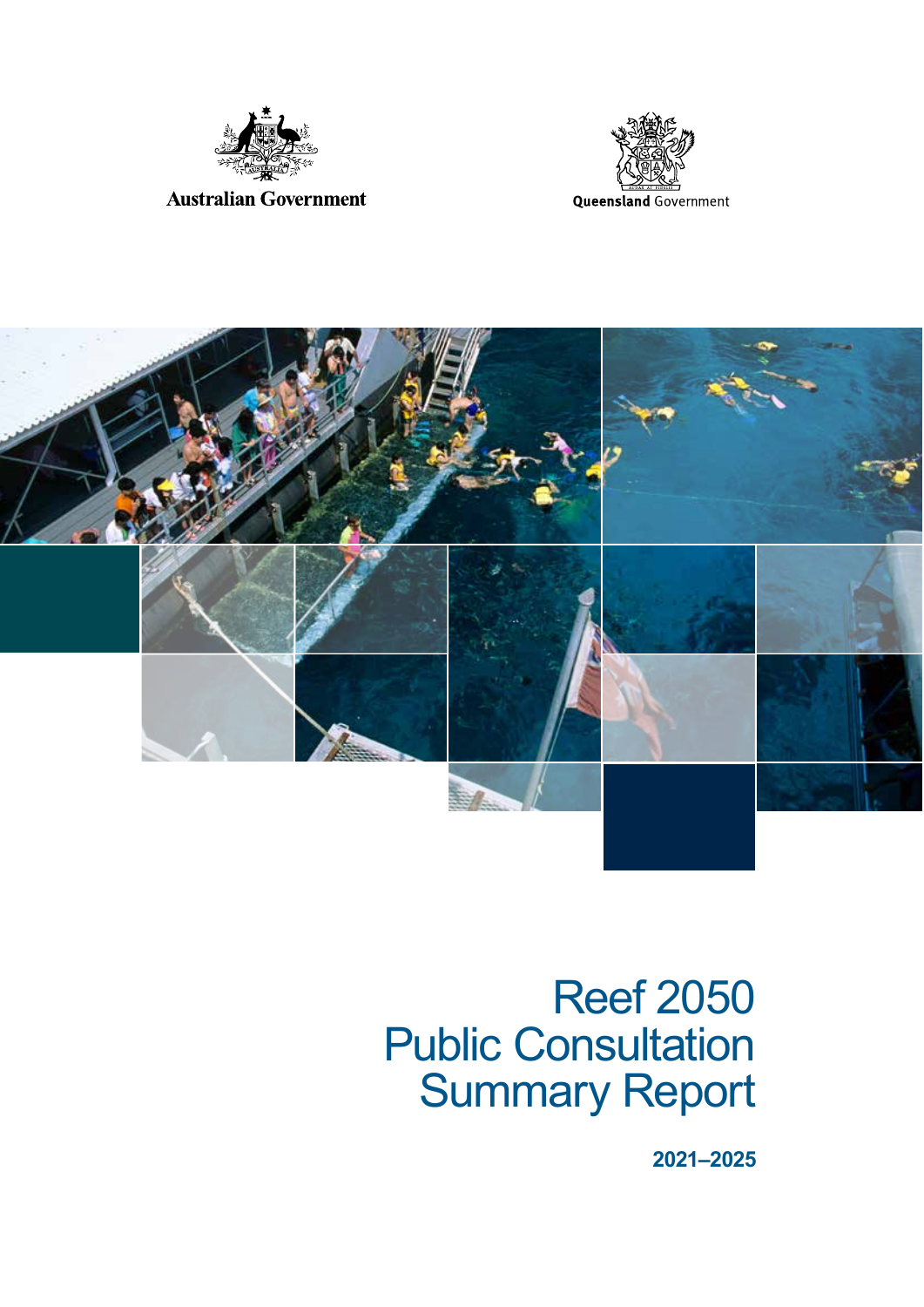#### © Commonwealth of Australia 2021

#### **Ownership of intellectual property rights**

Reef 2050 Public Consultation Summary Report 2021–2025 is licensed by the Commonwealth of Australia for use under a Creative Commons Attribution 4.0 International licence with the exception of the Coat of Arms of the Commonwealth of Australia, the logo of the agency responsible for publishing the report, content supplied by third parties, and any images depicting people.

#### **Creative Commons licence**

All material in this publication is licensed under a [Creative Commons Attribution 4.0 International Licence](https://creativecommons.org/licenses/by/4.0/legalcode)

Inquiries about the licence and any use of this document should be emailed to [copyright@awe.gov.au.](mailto:copyright@awe.gov.au)



#### **Cataloguing data**

This publication (and any material sourced from it) should be attributed as: Reef 2050 Public Consultation Summary Report 2021–2025, Commonwealth of Australia 2021.

ISBN: 978-1-76003-432-0

Department of Agriculture, Water and the Environment GPO Box 858 Canberra ACT 2601 Telephone 1800 900 090 Web [awe.gov.au](https://www.awe.gov.au/)

#### **Disclaimer**

The Commonwealth of Australia has made all reasonable efforts to identify content supplied by third parties using the following format '© Copyright, [name of third party] '.

The views and opinions expressed in this publication are those of the authors and do not necessarily reflect those of the Australian Government or the Portfolio Ministers for the Department of the Agriculture, Water and the Environment.

While reasonable efforts have been made to ensure that the contents of this publication are factually correct, the Commonwealth does not accept responsibility for the accuracy or completeness of its contents. The Department disclaims liability, to the extent permitted by law, for any liabilities, losses, damages and costs arising from any reliance on the contents of this publication.

Images courtesy of the Australian Department of Agriculture, Water and the Environment, Great Barrier Reef Marine Park Authority and the Queensland Department of Environment and Science.

#### **Our cover**

Tourists on the Great Adventures pontoon moored on Norman Reef, snorkelling and feeding fish: J. Oliver (© Commonwealth of Australia (GBRMPA))

Other images: Page ii: Hammerhead shark, at Knife Reef, in the Townsville region: C. Jones (© Commonwealth of Australia (GBRMPA)); Inside Back cover and cover: Aerial of Cape Gloucester, north Airlie Beach: Jumbo Aerial Photography (© Commonwealth of Australia (GBRMPA))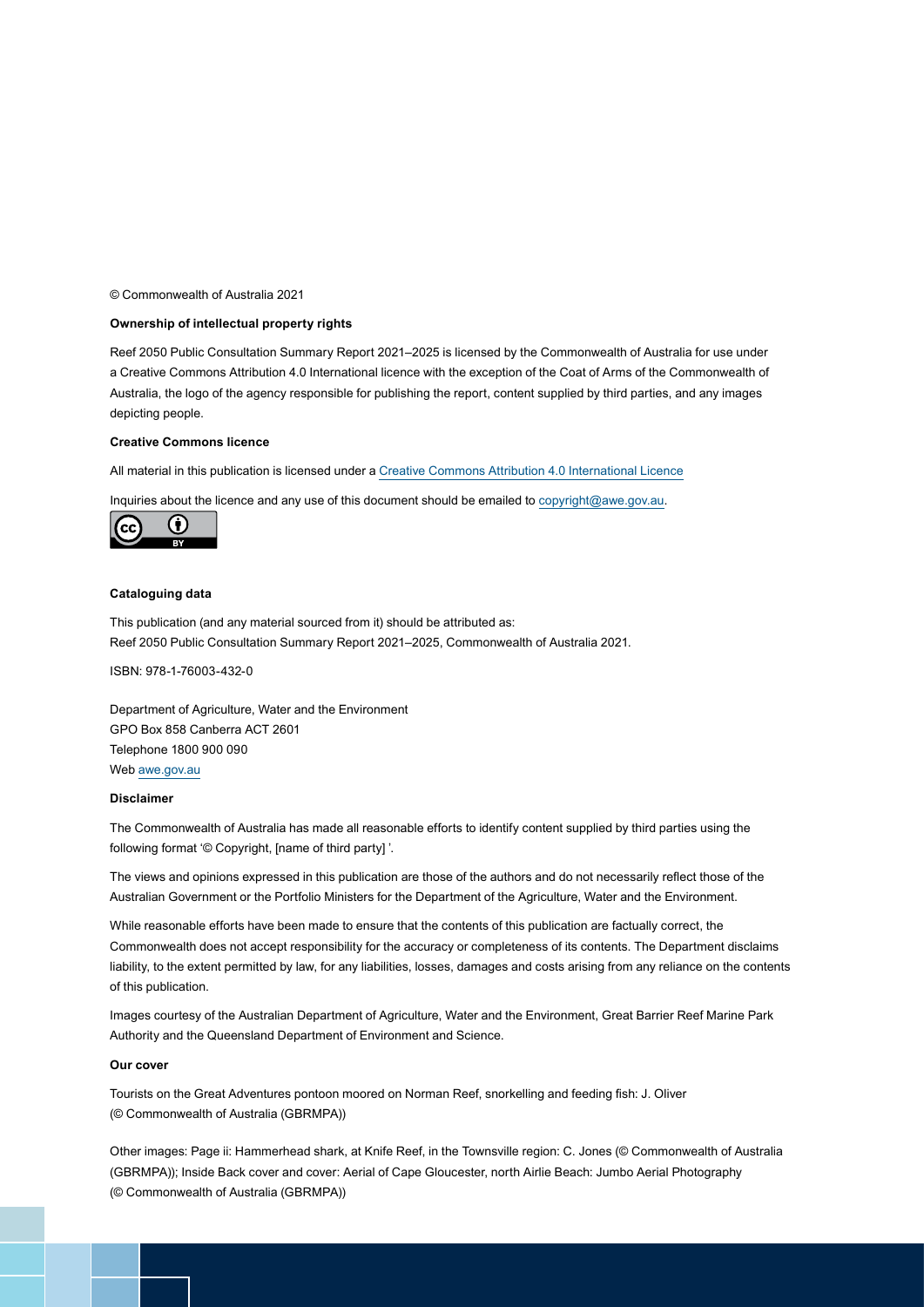# **Contents**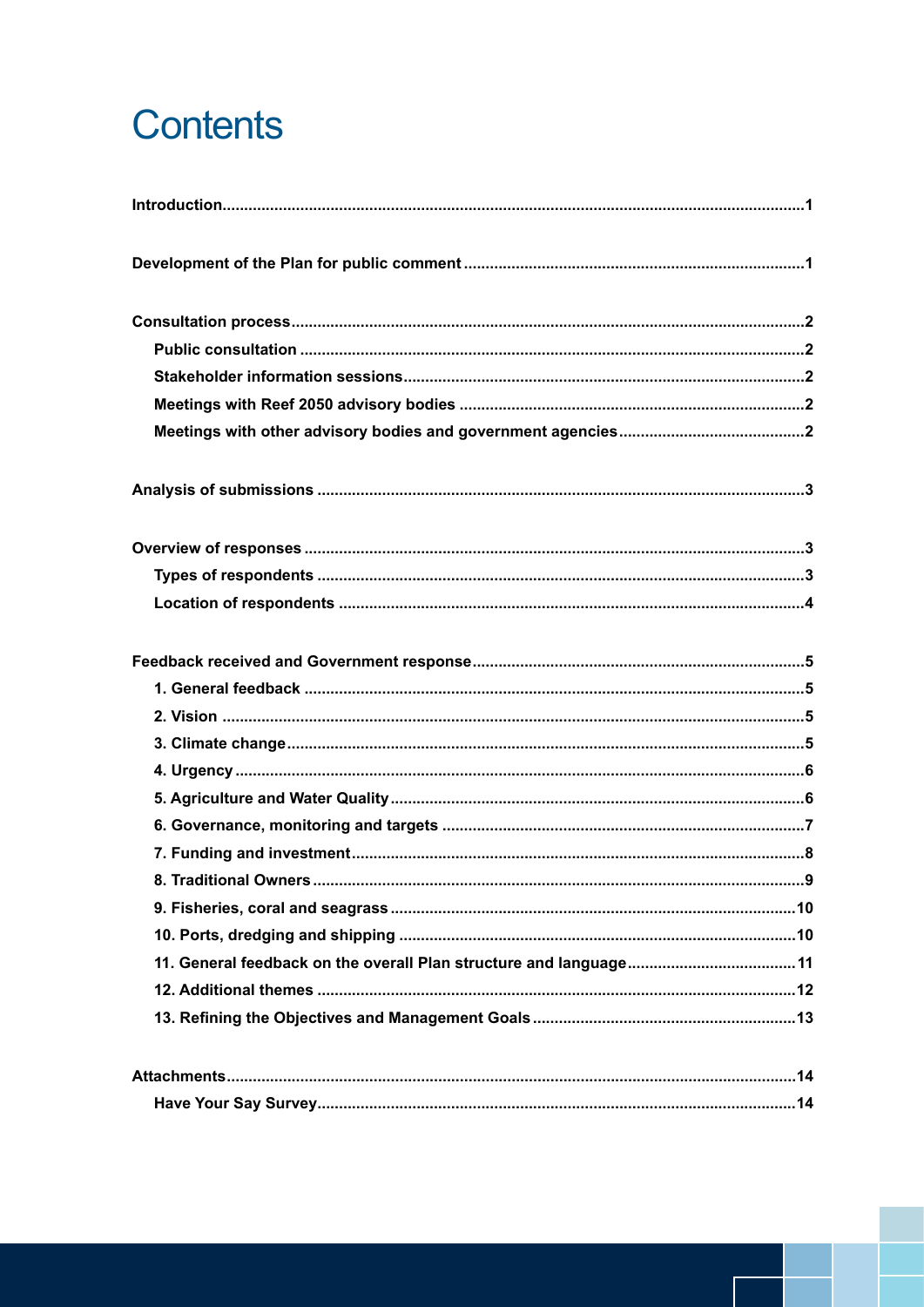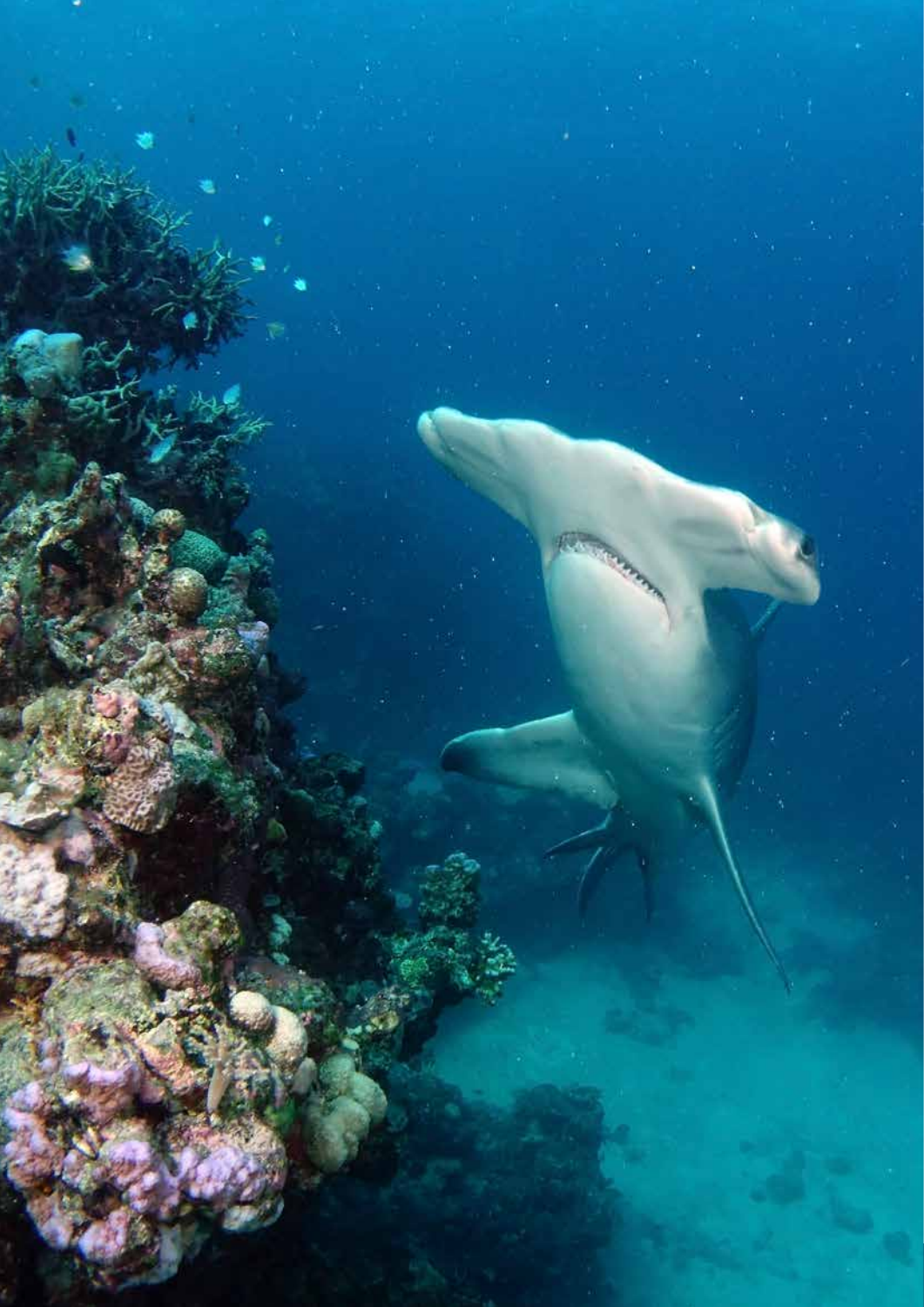# <span id="page-4-0"></span>**Introduction**

The Reef 2050 Long-Term Sustainability Plan (the Plan) is Australia's overarching long-term strategy for protecting and managing the Reef to support its health and resilience.

The Plan was first released in 2015, with a five-yearly review cycle to update the Plan in response to new information, changing circumstances and emerging issues. In 2018 an initial mid-term review of the Plan was completed in response to the impacts of unprecedented mass coral bleaching events and future climate projections. The mid-term review provided a number of recommendations for work that would inform the 2020 review. The 2020 review is the first five-yearly comprehensive review and update of the Plan.

The purpose of this report is to provide an overview of consultation on the updated Plan in 2020, including a summary of the responses received during targeted and public consultation on the updated Plan, and government response to feedback.

The responses received as part of the public consultation process reflect considerable time and effort on the part of the responders. The submissions provided valuable information for finalising the 2020 review.

The opinions expressed in this report were presented by stakeholders during the public consultation period and do not necessarily reflect the views of the Australian and Queensland governments.

## Development of the Plan for public comment

The public consultation draft of the updated Plan was developed through consultation with the Reef 2050 Plan Independent Expert Panel, Reef 2050 Advisory Committee and a group of Reef Traditional Owners. Relevant government departments and agencies were also consulted. The development process involved or referred to the following items:

- Findings of the [Great Barrier Reef Outlook Report 2019](http://elibrary.gbrmpa.gov.au/jspui/handle/11017/3474).
- The report [Reef 2050 Plan Review Options,](https://www.environment.gov.au/marine/gbr/publications/reef-2050-plan-review-options-final-report) prepared by a consortium of experts, led by CSIRO, to advise on options for the 2018 mid-term review.
- A series of workshops to review the Plan's outcomes framework using a program logic approach, with members of the Reef 2050 advisory bodies: Reef 2050 Plan Independent Expert Panel and Reef 2050 Advisory Committee.
- Review and incorporation of continuing actions and priorities from the 2018 Plan into the revised outcomes framework.
- Recommendations from the report [Traditional Owners of the Great Barrier Reef: The Next](https://www.environment.gov.au/marine/gbr/publications/reef-2050-traditional-owners-next-generation)  [Generation of Reef 2050 Actions](https://www.environment.gov.au/marine/gbr/publications/reef-2050-traditional-owners-next-generation) (published June 2019).
- Traditional Owner Theory of Change for the Great Barrier Reef Workshop (December 2018, Cairns).
- Draft targets and indicators workshops with science and management experts involved in the design of the Reef 2050 Integrated Monitoring and Reporting Program.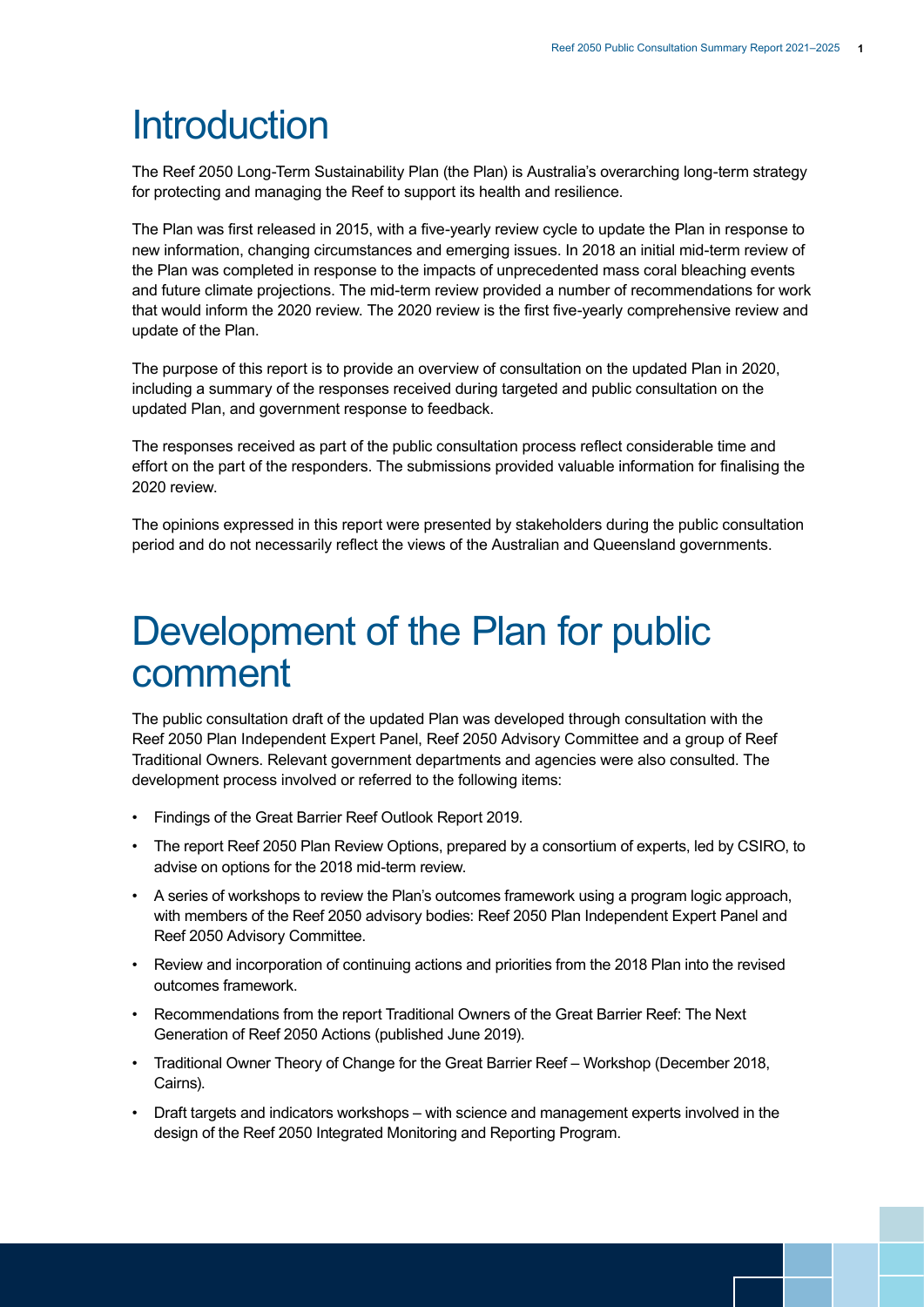# <span id="page-5-0"></span>Consultation process

## Public consultation

The draft updated Plan was released from 19 August to 30 September 2020 for a six-week public consultation process through the Department of Agriculture, Water and the Environment's "Have Your Say" web platform. Both survey responses and written submissions were sought. The Plan was accompanied by a supporting Reef 2050 Objectives and Management Goals document, outlining the measurable indicators for each of the objectives and management goals within the draft Plan. The aim of the consultation was to capture views on the updated Plan to ensure it contains the right priorities and actions to support the health and resilience of the Reef.

### Stakeholder information sessions

Reef stakeholders and partners were invited to participate in a variety of information sessions on the updated Plan during the public consultation period. This included an offer for members of the Reef 2050 Advisory Committee to facilitate information sessions for the stakeholder groups members represent.

A total of 21 information sessions were held for multiple Great Barrier Reef Marine Park Authority (the Authority) Local Marine Advisory Committees, the Local Government Association of Queensland, Natural Resource Management Groups, the Queensland Resources Council, CSIRO and the Reef 2050 Water Quality Improvement Plan Independent Science Panel.

At the information sessions, attendees were briefed by officials on key elements of the draft updated Plan and given the opportunity to ask questions about the Plan and the consultation process more broadly.

## Meetings with Reef 2050 advisory bodies

The Reef 2050 Advisory Bodies were invited to provide submissions as part of the public consultation process, both as collective bodies and from individual members.

Following the public consultation process, meetings were convened with the advisory bodies in November 2020. The members were briefed on the initial findings from public consultation and provided further opportunity for input.

### Meetings with other advisory bodies and government agencies

Australian and Queensland Environment agencies and the Authority consulted with their key advisory bodies, agency experts and other relevant government agencies as part of the consultation and further drafting process.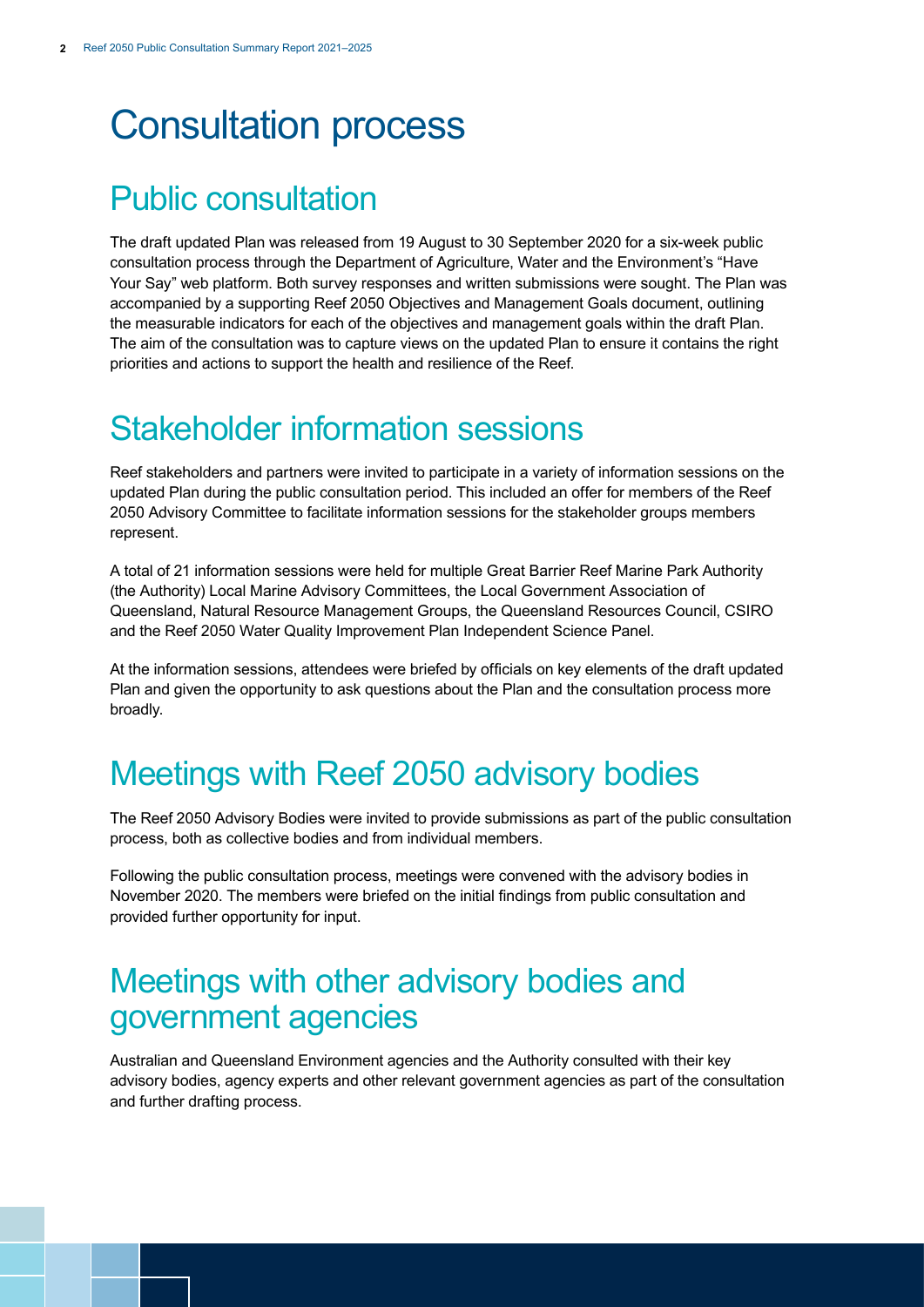## <span id="page-6-0"></span>Analysis of submissions

Alluvium Consulting Australia was contracted to conduct an independent thematic content analysis of the public comments received on the consultation draft of the Reef 2050 Plan. The purpose of the analysis was to understand overall public sentiment, identify emergent themes and explore relationships between themes and stakeholder groups to generate insights to inform the review of the Reef 2050 Plan. They prepared a detailed and a summary report of their analysis.

The Australian and Queensland government's Reef 2050 Joint Team also systematically reviewed the submissions to ensure that all comments were reviewed and addressed.

The summary consultation analysis, and a proposed approach for addressing them in updating the consultation draft of the Plan, were provided to the advisory bodies for discussion and further advice.

## Overview of responses

Over the course of the six week consultation period there were 9,844 page views and 3,463 unique visitors to the consultation webpages. A total of 4,939 responses were received including:

- 78 survey responses, including nine Climate Conservation submissions
- 56 written submissions, including one letter
- 38 Cairns Port development campaign submissions
- 4,767 Australian Marine Conservation Society (AMCS) campaign submissions

### Types of respondents

Respondents were asked to categorise themselves into groups to inform the analysis of the data (Figure 1). The largest proportion of the non-campaign responses came from community members (60%). Most of the community groups identified as a member of the public (70%), followed by recreational users (22%) and fishing (13%). A small number of the community responses were from members of the Authority's Local Marine Advisory Committees (6%).

Figure 1. Total submissions per group, excluding 4,767 AMCS campaign submissions (n=172). Note: Aboriginal and Torres Strait Islander respondents were also counted in the stakeholder group they selected.

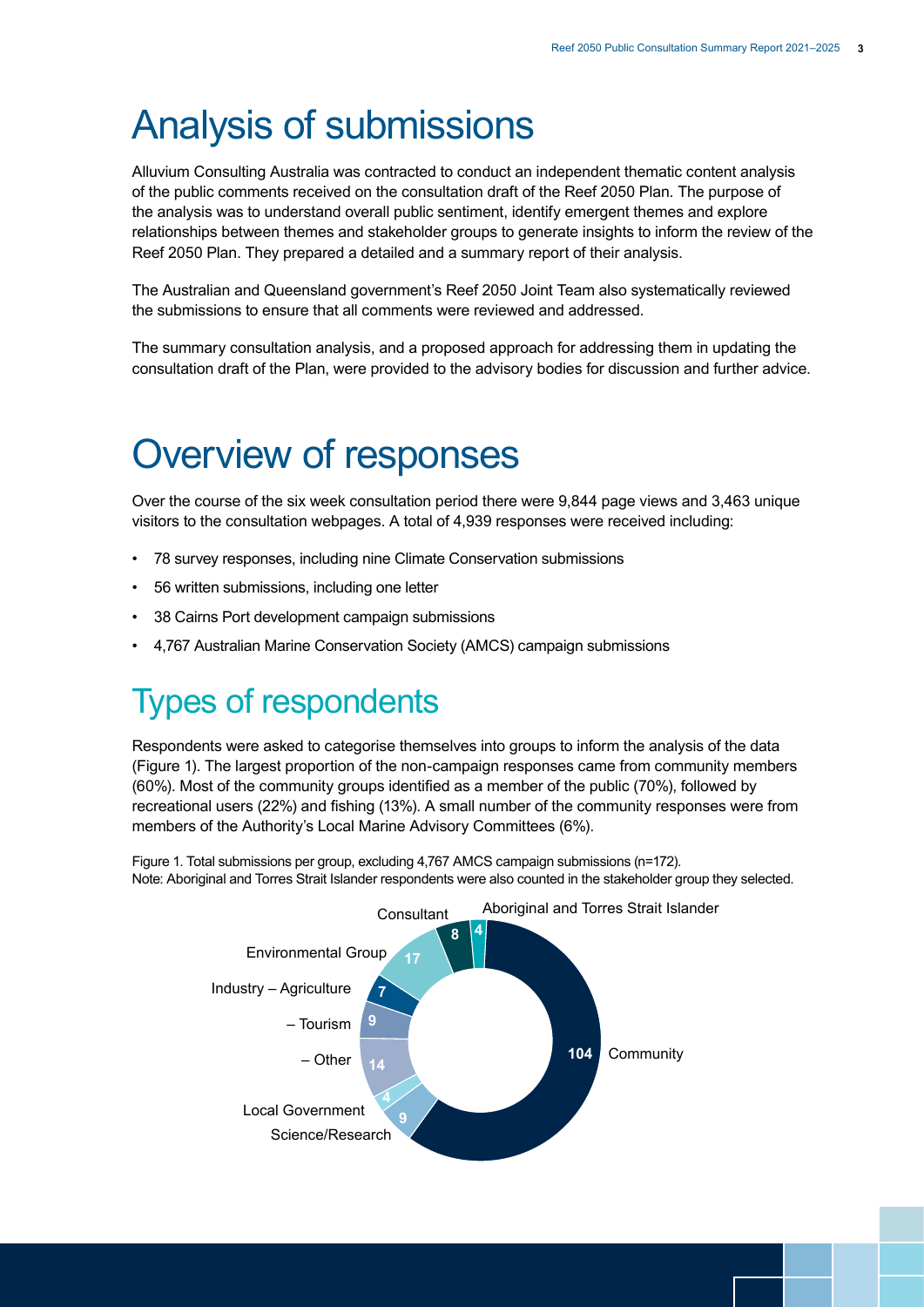## <span id="page-7-0"></span>Location of respondents

The majority of the responses (excluding AMCS campaign submissions) were received from Queensland residents (78%) (Figure 2). The remaining responses were received from other states (0-8%), with no responses received from Tasmania, the Northern Territory and overseas. AMCS campaign submissions indicated that some were received from overseas.

Figure 2. Total number of submissions by State, excluding the 4,767 AMCS campaign submissions (n=172).

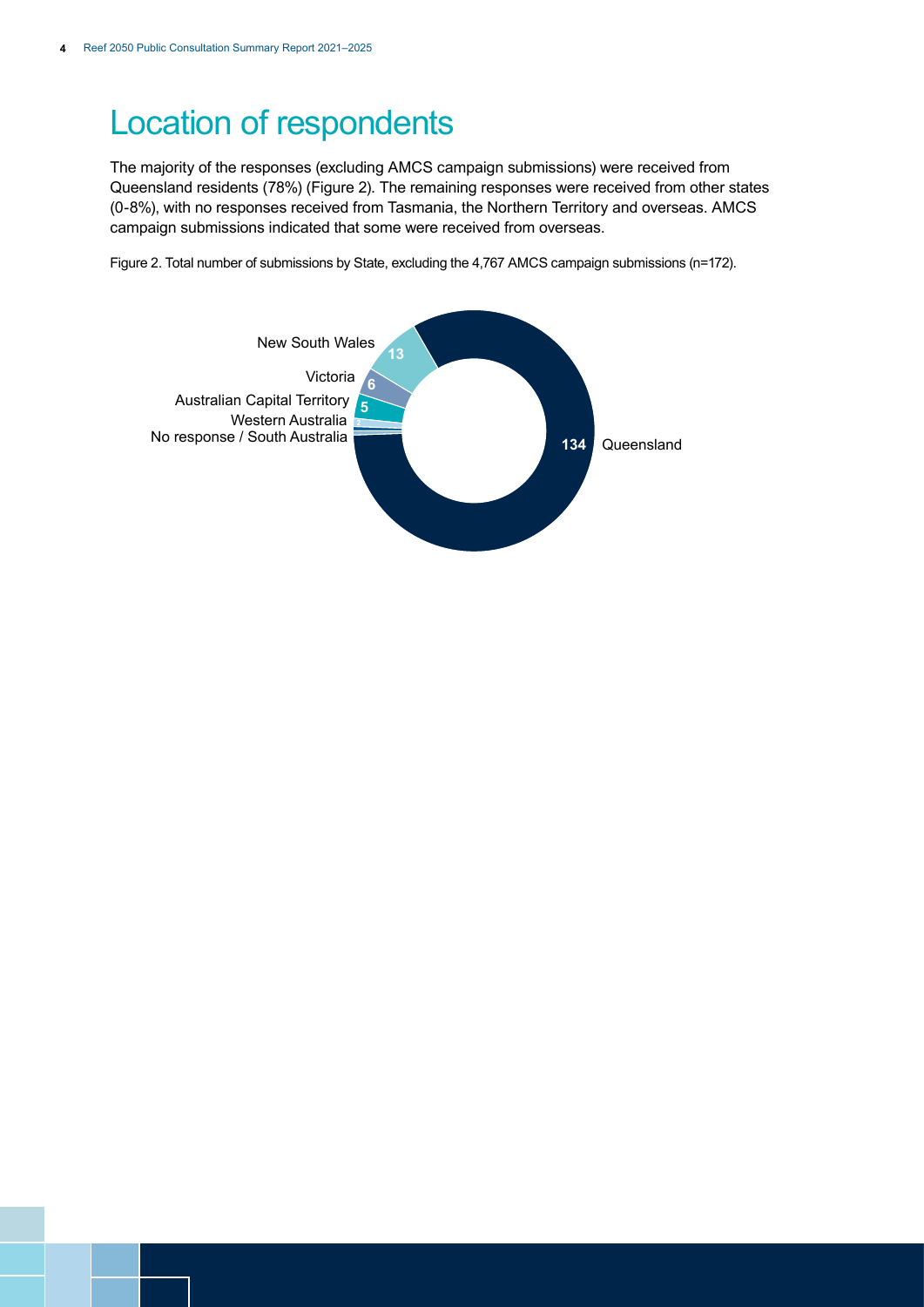## <span id="page-8-0"></span>Feedback received and Government response

**This section outlines the main themes raised in the consultation stage and how these have been responded to in the final updated Plan.**

### 1. General feedback

Excluding the AMCS campaign, around one-quarter of submissions specifically indicated that they believed the updated plan was an improvement. These expressions of support were specifically included in submissions without prompting from stakeholders and came from the full range of stakeholder groups, including Environmental Groups, Industry groups, Science/research and Community. The majority of respondents (excluding the Consultants group) felt the plan provided a good explanation of the Reef.

### 2. Vision

Responses were close to evenly split between those that supported the vision and those that did not feel the vision of the Plan aligned with their own vision for the Reef.

#### **What did we do?**

The advisory bodies were consulted extensively regarding the vision prior to the public consultation phase. The vision remains unchanged from the consultation draft.

### 3. Climate change

Climate change was the most consistent and dominant theme to emerge from the submissions. The large majority of comments in this theme were arguing that more could be done to incorporate climate action into the Plan, including requests to include programs, plans and actions to reduce emissions. Other responses were requesting that the Plan make a clear commitment to meet the 1.5 degrees warming limit and that fossil fuel projects need to be stopped. A further theme identified was related to calls for coordinated climate action policies and plans at all governance levels. A notable number of respondents expressed positive sentiment with regard to the Plan's "recognition that climate change is the most serious and pervasive threat to the Reef". The advisory bodies presented similar sentiments to the public about the inclusion of climate change in the Plan.

This theme was present across all submission types (including both the AMCS and climate conversations campaigns) and across all group categories. Of the 289 respondents that commented on climate change, 258 (89%) were from respondents in the Community stakeholder group.

#### **What did we do?**

The Plan reiterates that the biggest threat to the current and future health of the Reef is climate change. Strong management of local and regional pressures can help build the health and resilience of the Reef, and must be combined with concerted global action to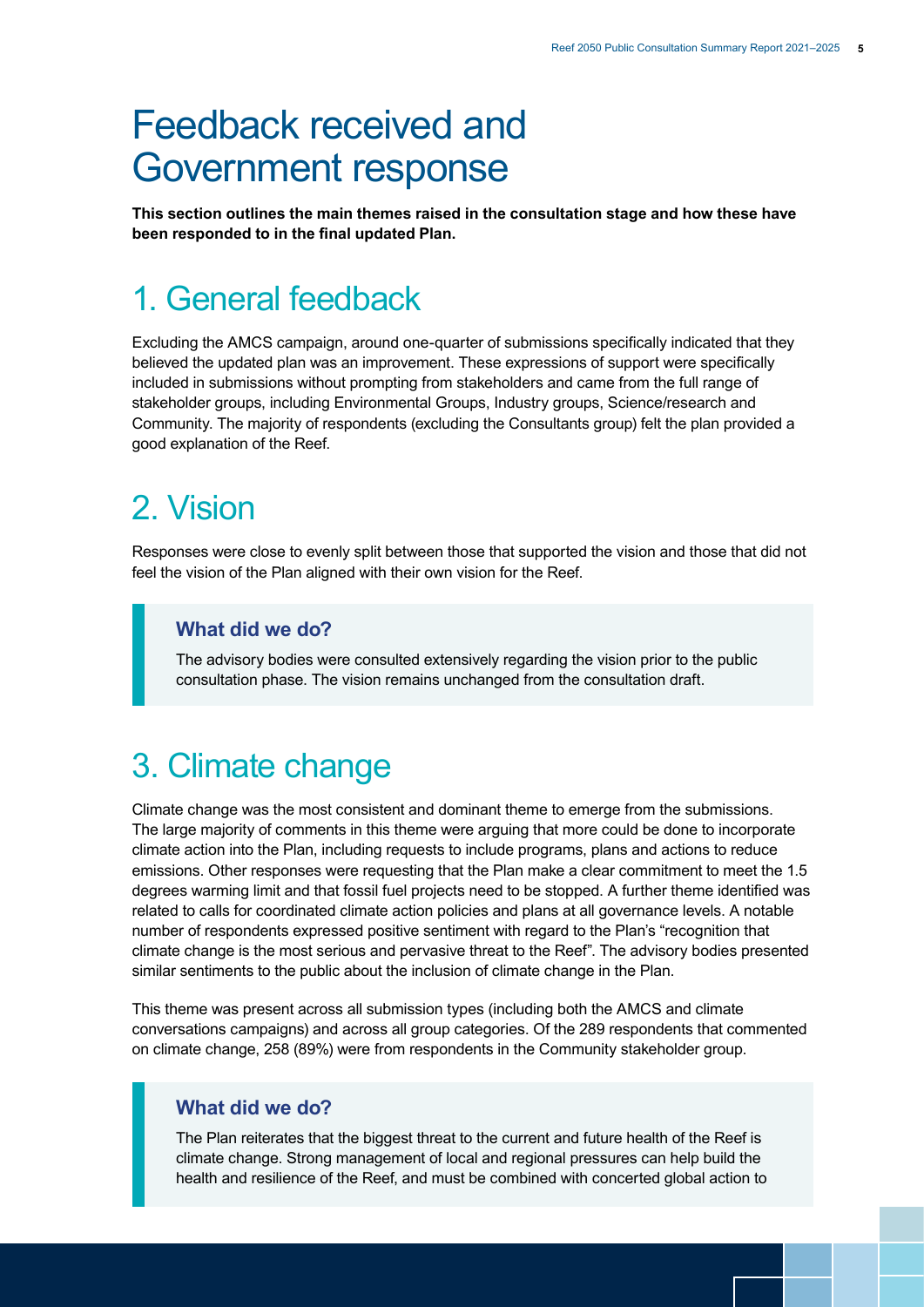<span id="page-9-0"></span>reduce greenhouse gas emissions. Amendments to the Plan have been made in response to feedback to further highlight the critical need to address climate change, in the context of Australia's policy commitments in relation to greenhouse gas reduction, in order to protect the Reef. The Ministers' foreword also emphasises the urgency and need to reduce greenhouse gas emissions as part of a global effort.

The main description of climate change has been moved from 'Work Area 1: limit the impacts of climate change' (chapter 5 section 1) to 'What is threatening the Reef?' (chapter 1 section 3). In addition, the statement accompanying the vision (chapter 2) has been revised to more clearly highlight the need for urgent action.

The Plan better highlights that the impacts of climate change are already being detected. The introductory section for Work Area 1 has been shortened and tightened and additional references on climate change impacts and commitments have been added in relevant sections.

### 4. Urgency

The second most dominant or common theme was from submissions calling for urgent action. This urgent action was expressed both in general terms – to ensure the ongoing survival of the Reef – as well as in relation specifically to action on climate change and action on water quality. A number of respondents argued that the language used within the Plan did not accurately reflect the urgency of the problem. Most of these referred to climate action, but those related to water quality either referred to the urgent need to address land practices or to review water quality plans. Like the climate change theme, this theme was present across the majority of group categories and submission types including the AMCS campaign. Of the 150 respondents who made comments around urgency, 130 (87%) were respondents in the Community stakeholder group.

This was reiterated by the advisory bodies who recommended a statement about the level and urgency of effort required to meet the Plan's vision. The advisory bodies also recommended the Plan better highlight the need for innovation to respond to the scale an urgency of the challenge.

#### **What did we do?**

Amendments to the Plan have been made to more clearly highlight the need for urgent action to protect the Reef. This includes amendments to the 'In brief' version of the Plan, 'What is threatening the Reef', 'Work Area 1: limit the impacts of climate change' and new infographics. The updated Ministers' foreword also clearly indicates the need for action.

### 5. Agriculture and Water Quality

Many submissions highlighted support for initiatives and programs to increase water quality (WQ) and commended the Plan for the priority these are given in the Plan. However, the dominant theme related to water quality was first, recognition that water quality remains a serious issue*.* A number of these submissions highlighted that although mechanisms exist to enhance water quality these did not appear to be succeeding in improving water quality at the speed required to protect the Reef*.* Some respondents recognised the effective work done by land managers in reducing sediment and nutrient run-off, and gave a range of suggested improvements for addressing water. Several respondents questioned the equity in perceptions that farmers shoulder the burden of improving water quality, and a smaller number questioned the validity of underpinning evidence and science.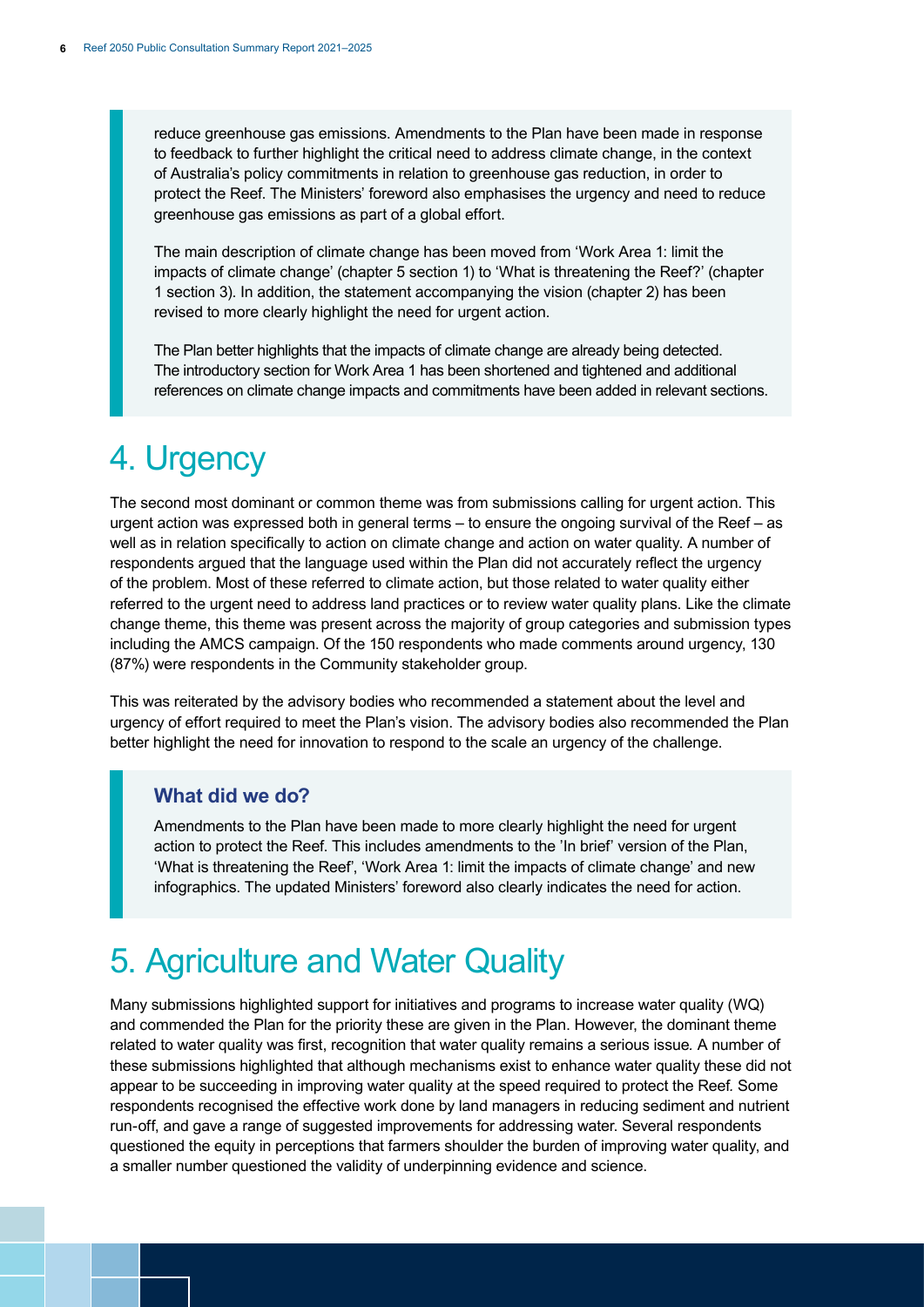<span id="page-10-0"></span>Some respondents discussed the perception that current 'legislation' was unfair and did not adequately reflect the efforts the agricultural industry is making regarding land stewardship. Specific issues which restricted farmers' ability to improve land management voluntarily were also highlighted. Conversely, it was also raised that there was a need for increased legislation and enforcement of farming activities in conjunction with collaboration and education, rather than voluntary measures.

Several respondents expressed doubt or raised contention around water quality targets and responsibility for action, as well as concerns that the water quality targets found in the Plan were not realistic or achievable. Others commented on a perceived lack of urgency in reviewing Reef 2050 Water Quality Improvement Plan.

Many responses gave detailed suggestions for improvement on the Priority Work Areas and Actions related to water quality in the Plan, such as the inclusion of trigger points and enhanced compliance. While a dominant theme in terms of the number of coded responses, the majority of submission found in this theme came from either Industry - Agriculture, Environmental Groups or Community.

#### **What did we do?**

The Plan includes an acknowledgement that protecting the Reef is a responsibility shared by many different stakeholders and that there is a role for everyone in implementing the Plan. As the Queensland Government has responsibility for regulating land use, the Plan reflects the Queensland Government's commitment to implement the Reef Regulations.

Substantial structural changes have been made to 'Work Area 2: Reduce impacts from land-based activities' (chapter 5 section 2) to respond to feedback in relation to water quality. There is now greater emphasis on implementing the Reef 2050 Water Quality Improvement Plan to meet its targets, including undertaking a five-year review. This is now captured as strategic action 2.1 and includes plastic pollution reduction. This section also now references the commitment to an independent review of the agricultural land management practice adoption target.

New strategic action 2.2 gives prominence to implementing the Wetlands in the Great Barrier Reef Catchments Management Strategy in recognition that managing land-based run-off requires a more complete understanding of how the catchment functions in a whole-of-system sense. New strategic action 2.3 more directly addresses issues of human habitation and recreation in sensitive shoreline ecosystems. 'Enabler B: Science and knowledge' (chapter 5 section 7) has been revised to increase reference to the need for ongoing research, innovation and development, synthesis of multiple lines of evidence and strengthening collaboration between research providers, government and stakeholders to build trust and confidence in taking up knowledge.

### 6. Governance, monitoring and targets

The most common issue raised in this overarching theme was concerns and questions around governance of the Great Barrier Reef. These concerns were highly varied, ranging from requests to specify inclusion of different sectors into governance arrangements (such as the agricultural sector or Traditional Owners) or to strengthening governance (such as enhancing GBRMPA's independence, as was highlighted in the AMCS campaign). This theme included responses raising concern around perceptions of a 'top-heavy approach' to governance, and a perceived absence of detail on roles and responsibilities for implementing the Plan objectives. The other sub-themes in this overall topic referred to the need for clearer targets, timeframes and reporting structures to be specified in the Plan to enable effective implementation as well as feedback related to the monitoring*.*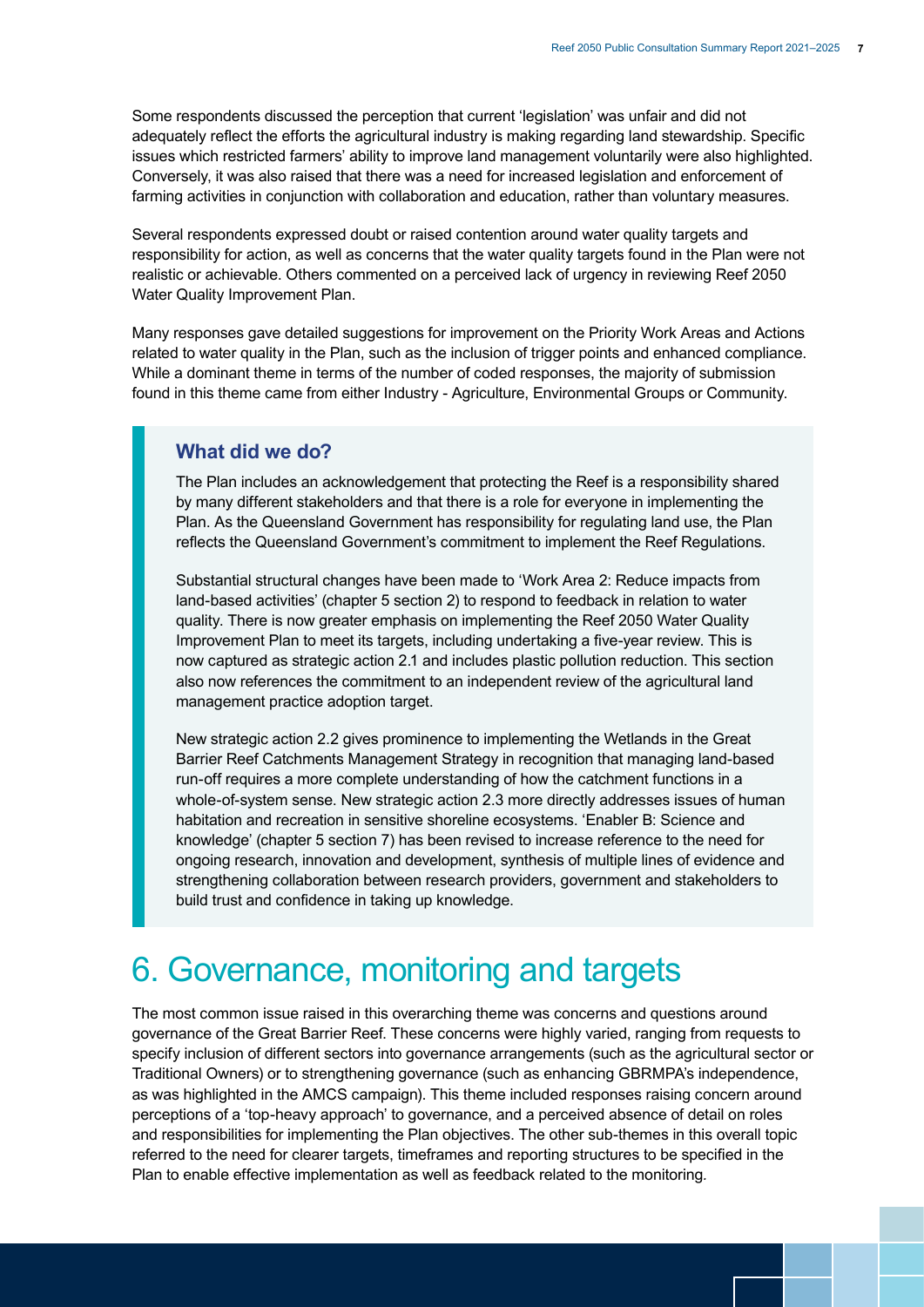<span id="page-11-0"></span>Finally, many respondents highlighted the benefits of collaboration, highlighted examples of effective collaboration and requested to continue collaborative activities in the future. The majority of comments in this theme originated from community ( $n = 19$ ), Environmental Group ( $n = 12$ ) and Industry – Agriculture, Science/research (n = 28) group categories.

#### **What did we do?**

Collaboration and partnerships, supported by sound governance arrangements, are critical to the effective delivery of the Plan. 'Enabler A: Collaboration and partnerships' (chapter 5 section 6) has been updated to clarify the role of different sectors, government agencies and Traditional Owners in the Reef 2050 Plan advisory bodies.

 'Enabler A: Collaboration and partnerships' has been strengthened to highlight that the implementation of the Plan is a role for everyone and the shared belief that this is: our Reef, our responsibility.

Goals and strategic actions have been reworded to more clearly emphasise the importance of partnerships, education and stewardship for the protection of the Reef. A need to increase opportunities for Traditional Owner co-management, capacity and resourcing is also emphasised. The role of stakeholders in implementing the Plan is highlighted by the list of relevant policies and programs under each work area and enabler.

The explanation of the outcomes framework (chapter 4) has been revised to clearly define the terms used and make a distinction between what the Plan aims to achieve and what it will deliver and implement. The 'Principles for decision making' have been re-instated from the previous Plan to inform how decisions will be made when implementing the Plan.

The Plan explains that continued regular reporting through the [Reef Knowledge System](https://reefiq.gbrmpa.gov.au/ReefKnowledgeSystem) will provide transparency about what is being delivered and tracks progress toward achieving the Plan's objectives and goals. Updates to the objectives and management goals in response to the consultation are detailed below. The Plan also notes that as the Reef 2050 Integrated Monitoring and Reporting Program is further developed, it will provide Reef managers with greater integrated access to information, to guide management decisions and help track progress against the Plan.

### 7. Funding and investment

A notable number of respondents commended the Plan for its inclusion of funding mechanisms and increased investment in the Reef by the Australian and Queensland Governments. However, while recognising these positive considerations, many more respondents specifically called for increased funding or investment. A perceived lack of funding to successfully implement the Plan was highlighted by a diverse range of groups, however, it was dominated by responses from the community (n=10) and Environmental Group categories (n=10).

Concerns were also raised by the advisory bodies regarding whether funding was adequate to fully implement the Plan.

Most comments were related to concern around whether the Plan could successfully achieve either climate or water quality targets without increased funding (for example, the AMCS campaign stated "There needs to be increased investment to reduce land-based sources of pollution to ensure the 2025 water quality targets are met."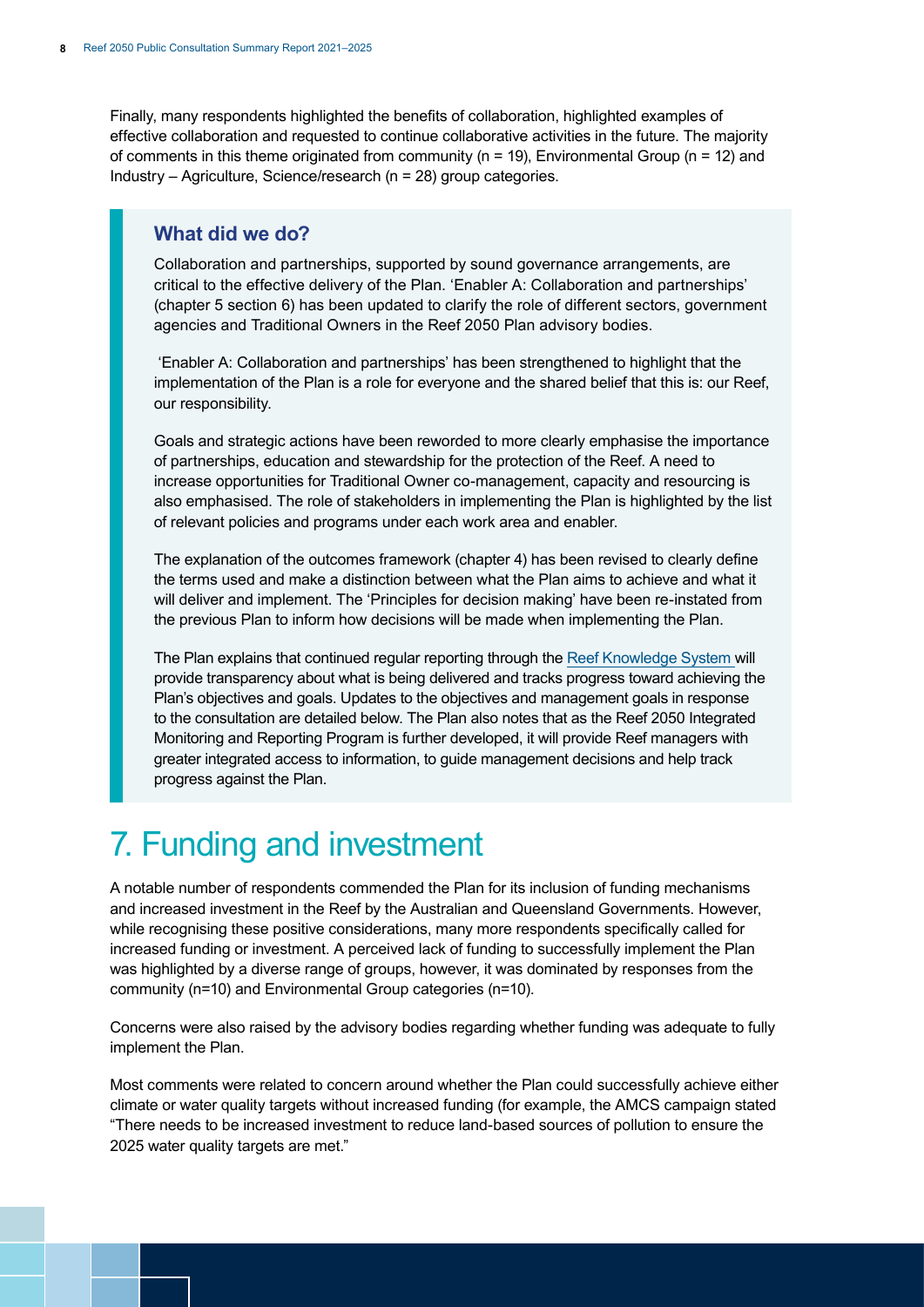<span id="page-12-0"></span>A smaller subset of these respondents called for funding to be effectively and fairly allocated. A collection of responses under this theme covered requests to specifically state, within the Plan, what funding was available and allocated over the implementation period of the Plan. The majority of these suggestions did not detail exactly which area of the Plan required more detail on funding. While some respondents expressed support for the focus on investment, effective future planning was seen as dependent on providing detailed funding for elements of the Plan. For example, some respondents suggested that each goal could be accompanied by an estimate of resources required, while another argued that the incorporation of a decision support tool to assess effective and efficient pathways for investment would be beneficial.

#### **What did we do?**

Investment supports the effective and successful delivery of the Plan. 'Enabler D: Investment' (chapter 5 section 9) was revised to provide clarity on funding priorities to meet the objectives of the Plan, including an updated list of eight investment priorities. Actions under 'Enabler D: Investment' are linked directly to specific investment priorities and split into delivering existing commitments, known future investments, identification of new investment opportunities and boosting investment through alternative sources. This allows for funders to consider priority areas for investment over the life of the Plan, taking into account the fact that funding is usually allocated for specific purposes, rather than for the Plan more generally.

### 8. Traditional Owners

Collected under this theme are statements expressing support for the inclusion of Traditional Owners and the recognition of the role that they play. In this theme, 28 of the 32 respondents expressed support for the increased focus on Traditional Owners in the Plan, and increased integration of Traditional Owner considerations throughout the document.

However, a small number of suggested actions, amendments and changes to the Plan were requested to enhance this theme, particularly related to governance, project or management issues. Similar to the climate change theme, submissions from a broad range of groups and submissions types provided feedback in relation to the Traditional Owner aspects of the Plan.

Some advisory body members expressed concern that efforts to engage Traditional Owners in the development of the draft Plan had been insufficient.

#### **What did we do?**

The updated Plan acknowledges the need for deeper engagement and partnership with Traditional Owners, respecting their inherent rights and responsibilities for the Reef. Opportunities for partnerships with Traditional Owners and commitments in support of aspirations have been integrated throughout the document, rather than as separate Indigenous heritage goals. The Plan draws on the range of Traditional Owner reports including the Reef 2050 Traditional Owner Theory of Change, the Reef 2050 Traditional Owner Aspirations Project Final Report and the Reef 2050 Indigenous Heritage Objectives and Targets workshop communique to identify actions throughout the Plan.

The Plan acknowledges the need for Traditional Owners to see their aspirations and opportunities in their language from their perspective and commits to supporting the production of a Traditional Owner Implementation Plan. This implementation plan will build on existing reports and studies and will be completed in a timeframe guided by Traditional Owners to ensure they have the time they need to consider, develop and implement this work.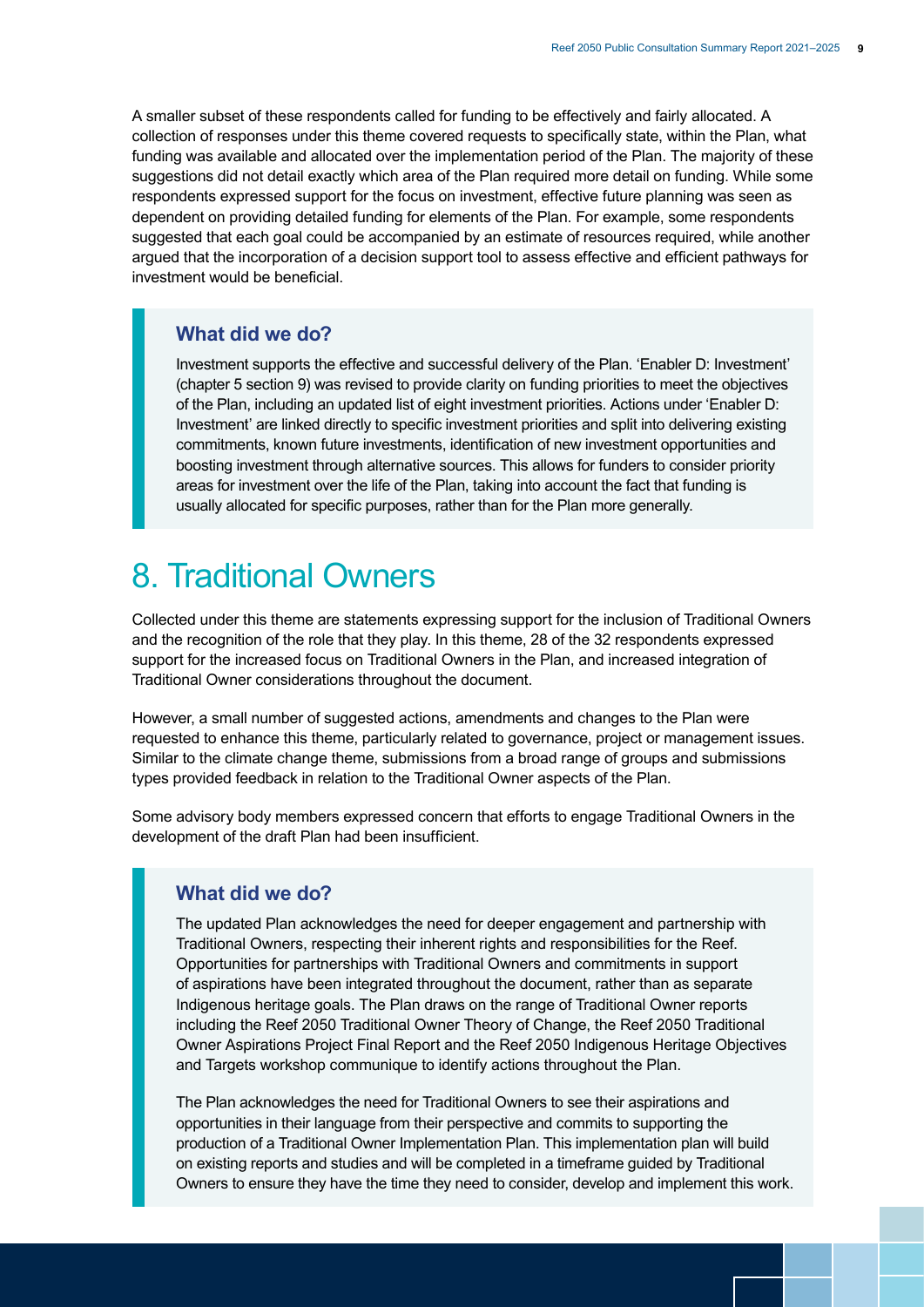<span id="page-13-0"></span>The Plan's acknowledgement of Country has been revised to reflect a deeper recognition of Traditional Owners' connection to and management of the Reef.

Strategic actions have been strengthened to encourage all stakeholder groups to partner and collaborate with Traditional Owners, and enable Traditional Owners to continue to manage their Country. Additional targeted consultation with the Traditional Owner members of the advisory bodies has been conducted to ensure Traditional Owner aspirations are adequately incorporated.

### 9. Fisheries, coral and seagrass

The primary issue which arose within the theme of fisheries, coral and seagrass was the need to fully implement the Queensland Sustainable Fisheries Strategy: 2017–2027. Most of these respondents were in the environmental or community group category, and this was also one of the key points made in the AMCS campaign responses. Other submissions respondents the need for more data on fisheries, coral or seagrass, or specifically for the inclusion of more data into specific decisionmaking frameworks such as management of Crown-of-Thorns starfish.

#### **What did we do?**

Sustainable management of commercial and recreational fisheries and the full implementation of the Queensland Sustainable Fisheries Strategy 2017–2027 are included in 'Work area 3: Reduce impacts from water-based activities' (chapter 5 section 3). Strategic actions have been strengthened in collaboration with fisheries experts to minimise the impacts of fishing activities and improve fisheries management. Sustainable fisheries management has also been retained and highlighted as one of the eight investment priorities under the Plan (Chapter 5 section 9).

Strategic actions under 'Work area 5: Protect, rehabilitate and restore' (chapter 5 section 5) have been broadened to incorporate seagrass and other habitats rather than a focus on corals. The 'Reef 2050 Plan strategic research areas', listed in 'Enabler B: Science and knowledge' (chapter 5 section 7), also includes a revised priority regarding improving monitoring to underpin decision making systems, including decision about the management of fisheries and sensitive habitats.

### 10. Ports, dredging and shipping

While this was a major theme, nearly all submissions were from either Port representatives, environmental consultants or survey respondents using the Cairns Port Campaign material. There was a large diversity of responses within the dredging theme. In addition to the campaign responses, several respondents stated their preference for the ongoing development of Cairns Port or that smaller loader ramp facilities (with associated transhipping) should be specifically allowed within the Plan. In particular, a small number of respondents highlighted how the Plan would restrict the opportunities of some stakeholders to develop industries relying on loading facilities and transhipping routes. This was due to a perception that the Plan would not allow any smaller ports or loading facilities to be developed.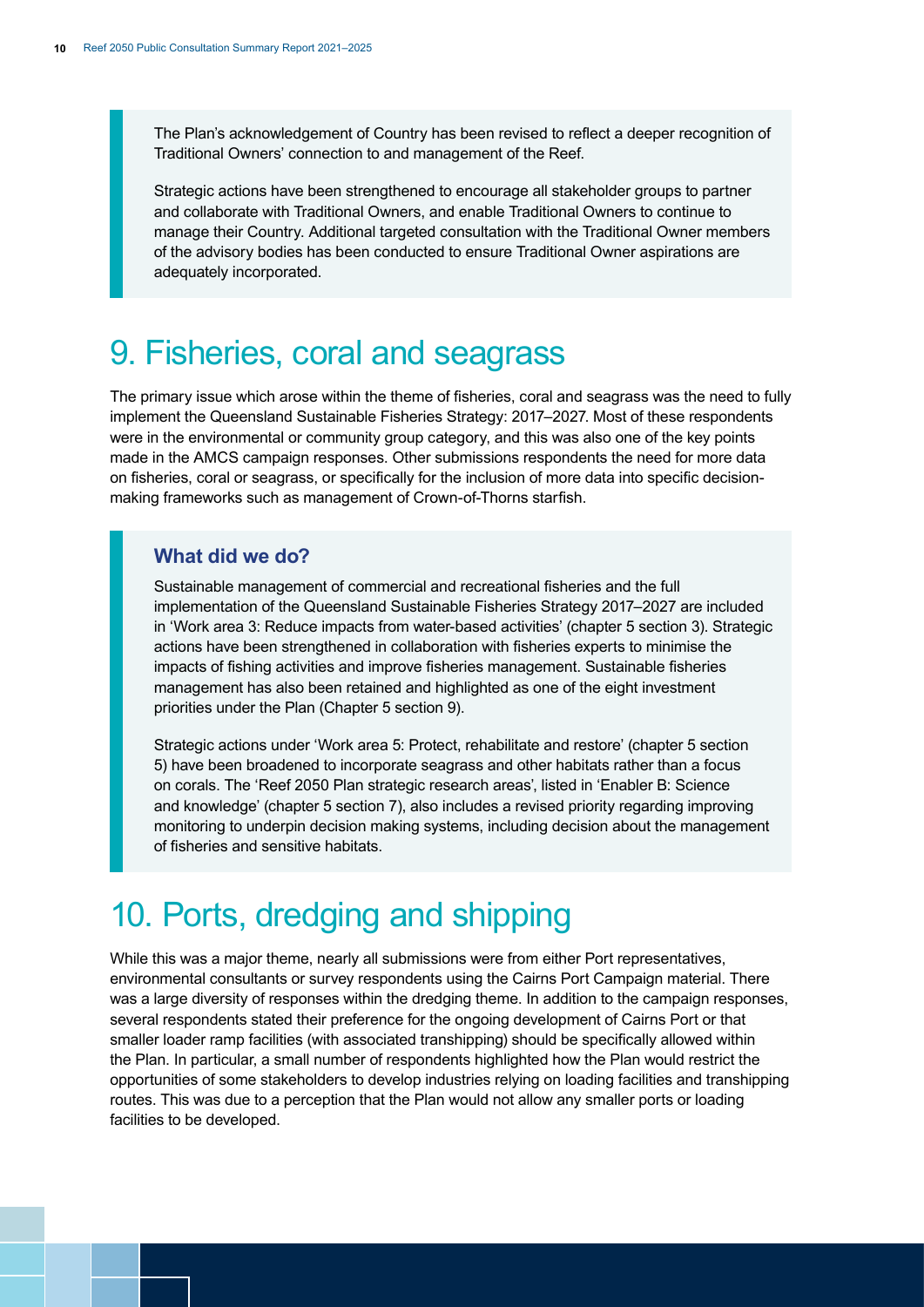#### <span id="page-14-0"></span>**What did we do?**

The Plan acknowledges that planning systems for ports had been subject to major reforms and shipping was one of the strongest areas of management effectiveness. The Plan maintains the restrictions on capital dredging, dredge spoil disposal and transhipping currently regulated through Australian and Queensland government legislation.

There have been minor edits to shipping related actions, for example managing impacts of underwater noise, marine pest biosecurity and the North East Shipping Management Plan. However, the intent of the actions have not changed.

### 11. General feedback on the overall Plan structure and language

Many respondents expressed support for the new strategic approach. Respondents highlighted their support for the new and improved vision and outcomes framework, inclusion of the 20 objectives and progress indicators, the 5-yearly review cycle and the focus on collaborative, collective effects to achieve positive outcomes. The advisory bodies also recommended that the Plan could be elevated to be more strategic.

The majority of comments on structure and language focused on the need to better define some terms, to restructure or better link elements of the Plan and the need to include simpler, plain language. Most comments regarding the need to restructure elements of the Plan were minor. For example, some respondents requested that better cross-referencing between Strategic Actions and Management Goals was required to ensure that the indicators were relevant to each. Other respondents suggested reconfiguring the Response Framework, or removing some text boxes to incorporate into other elements of the Plan. A more significant structural issue was raised by one respondent regarding the choice of separating land and water based impacts, as well as habitats and species.

A range of terms were highlighted for clarification or concern, including 'healthy', 'better', 'change' and 'good condition'. The request to use stronger language was primarily related to language around the urgency of addressing climate change. In addition, respondents commented on the consultation process, with the majority of these respondents expressing support for the consultation process. A smaller number suggested longer consultation times and argued that the consultation process was limited compared to the 2015 Plan. Finally three respondents argued that their previous consultation comments had not been incorporated into the updated Plan.

The advisory bodies supported the development of issue and sector specific communication products that could assist with public engagement and understanding of the Plan.

#### **What did we do?**

The Plan has been streamlined to make language clearer, concise, less bureaucratic and reflect a greater sense of urgency for action. The introductory chapters have been revised to improve the clarity of the Plan's outcomes framework and how it will be implemented. Infographics have also been updated to improve understanding.

The structure and logic has been updated to draw attention to the goals and strategic actions. The goals (previously management goals) have been reflected in the Work Areas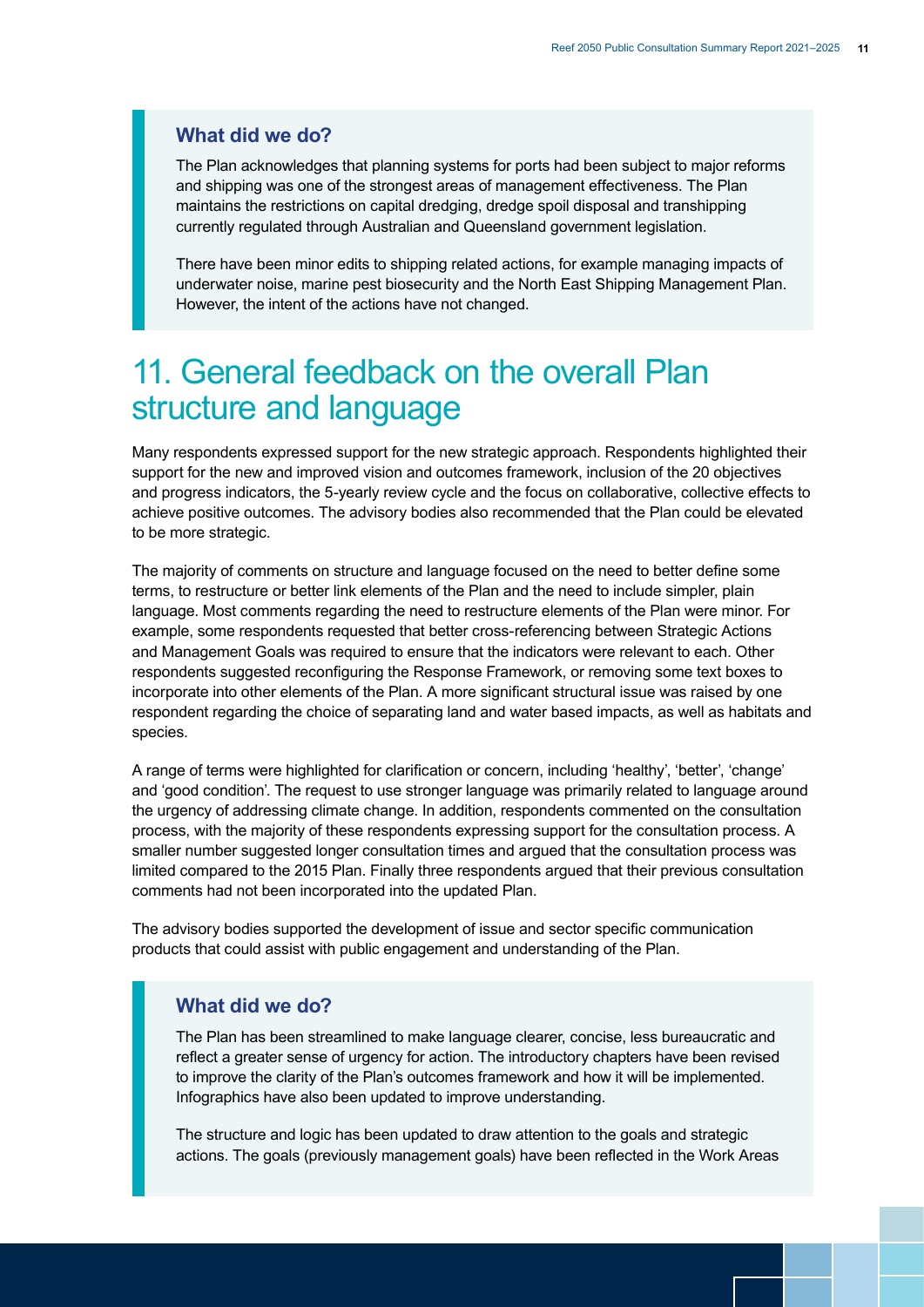<span id="page-15-0"></span>and Enablers linking them directly to strategic actions. The actions have been revised to ensure they are more measurable, resolve gaps and reduce replication.

The tables in the Work Areas and Enablers chapters have been restructured to include the new goals, strategic actions and the dot points related to delivery, with major policies and programs and threats grouped at work area level rather than repeated throughout the table. The introductory text for each Work Area and Enabler have also been reduced and simplified to improve readability.

The executive summary has been removed from the Plan and a separate 'in brief' document has been developed. This document is intended to explain the Plan in a more accessible form for readers who are interested in getting a broad understanding of the Plan, without going into all the detail. Additional stakeholder specific communications products have been identified to complement the Plan. These will be developed and released in a staggered approach.

### 12. Additional themes

Alluvium identified other themes through public consultation that were not considered to be "dominant" but were thought to be notable.

#### **Pollution**

This theme captured responses concerning plastics, microplastics, pesticides, noise and light pollution. The most common sub-theme was requests from respondents to include specific marine pollution interventions in the management goals or priority work areas and to give the prevention of marine debris in the Great Barrier Reef greater emphasis in the Plan. Other comments supported the inclusion of light pollution in the Plan, but recommended consultation with the relevant industry groups and/or highlighted a lack of research on the impacts of light pollution.

#### Community involvement, stewardship and education

Some responses highlighted how increased education programs or resources could be included in the Plan, either as an additional priority work area or as a focus throughout all priority work areas. Some respondents highlighted programs that they felt were worthy of mention, including stewardship programs and citizen science activities, and desired greater emphasis on the role of these programs and volunteers engaged in them within the Plan. The advisory bodies specifically raised concerns about the lack of clarity for stakeholders to identify relevant actions as the actions were too broad.

### Biodiversity and habitats

A small number of responses provided feedback related to biodiversity or habitats, essentially calling on the Plan to do more to protect them.

#### Cumulative impacts

Some responses supported the renewed emphasis of cumulative impacts in the Plan and the focus on cumulative impacts of water-based activities. However, respondents requested more attention to be given to cumulative impacts accruing from coastal development and other land-based activities. In addition, respondents requested that cumulative impacts be specifically identified and linked to targets, as well as identification of how cumulative impacts will be reduced and measured.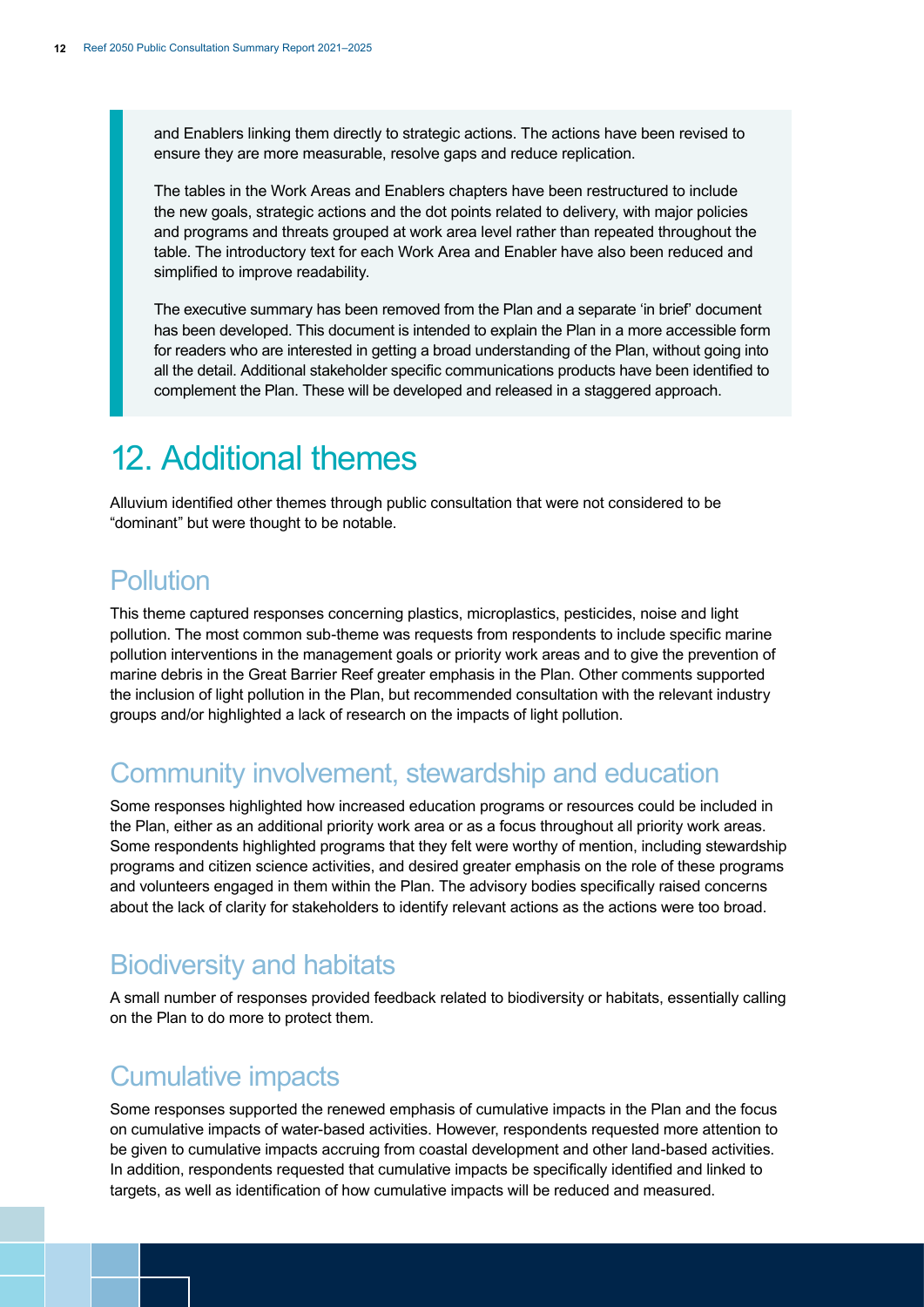#### <span id="page-16-0"></span>**What did we do?**

The goals and strategic actions under work areas 2 (land-based impacts), 3 (water-based impacts) and 4 (international impacts) capture the need to manage various sources of pollution, including microplastics.

The importance of reducing cumulative impacts have been incorporated under the various work areas and relevant objectives and goals.

### 13. Refining the Objectives and Management **Goals**

Some respondents and advisory body members provided feedback on the supporting technical document developed with subject-matter experts that provided the draft indicators for measuring achievement of the objectives and progress towards goals.

There was overall positive feedback that the Objectives and Management Goals provides for effective monitoring, reporting and evaluation of the Plan. Feedback highlighted some areas where terminology and wording could be improved, and some suggested revisions to indicators were provided. Some responses noted gaps in knowledge and in monitoring required for some indicators, and commented on operational aspects.

The feedback was considered along with the advice provided by approximately 150 technical and management experts, partners and stakeholders that contributed to their development.

#### **What did we do?**

Comments received on the objectives and indicators through the consultation process were considered and informed the updating of objectives and goals in the Plan, and the supporting document, where appropriate.

Indicators or performance criteria for the newly revised goals are being developed. This work will be completed in 2021-22 and this commitment is reflected in the Plan's strategic actions C2.

A [report prioritising monitoring gaps](https://hdl.handle.net/11017/3788) has been published. The need to improve monitoring, data management capability and integration across different programs is recognised. Addressing these and continuously identifying and addressing priority knowledge gaps will form a key aspect of work under the updated Plan.

The Plan indicates that the Reef Integrated Monitoring and Reporting Program, and its front end portal – the Reef Knowledge System – will help track progress against the Plan. Further work to operationalise the new reporting framework for the updated Reef 2050 Plan is underway.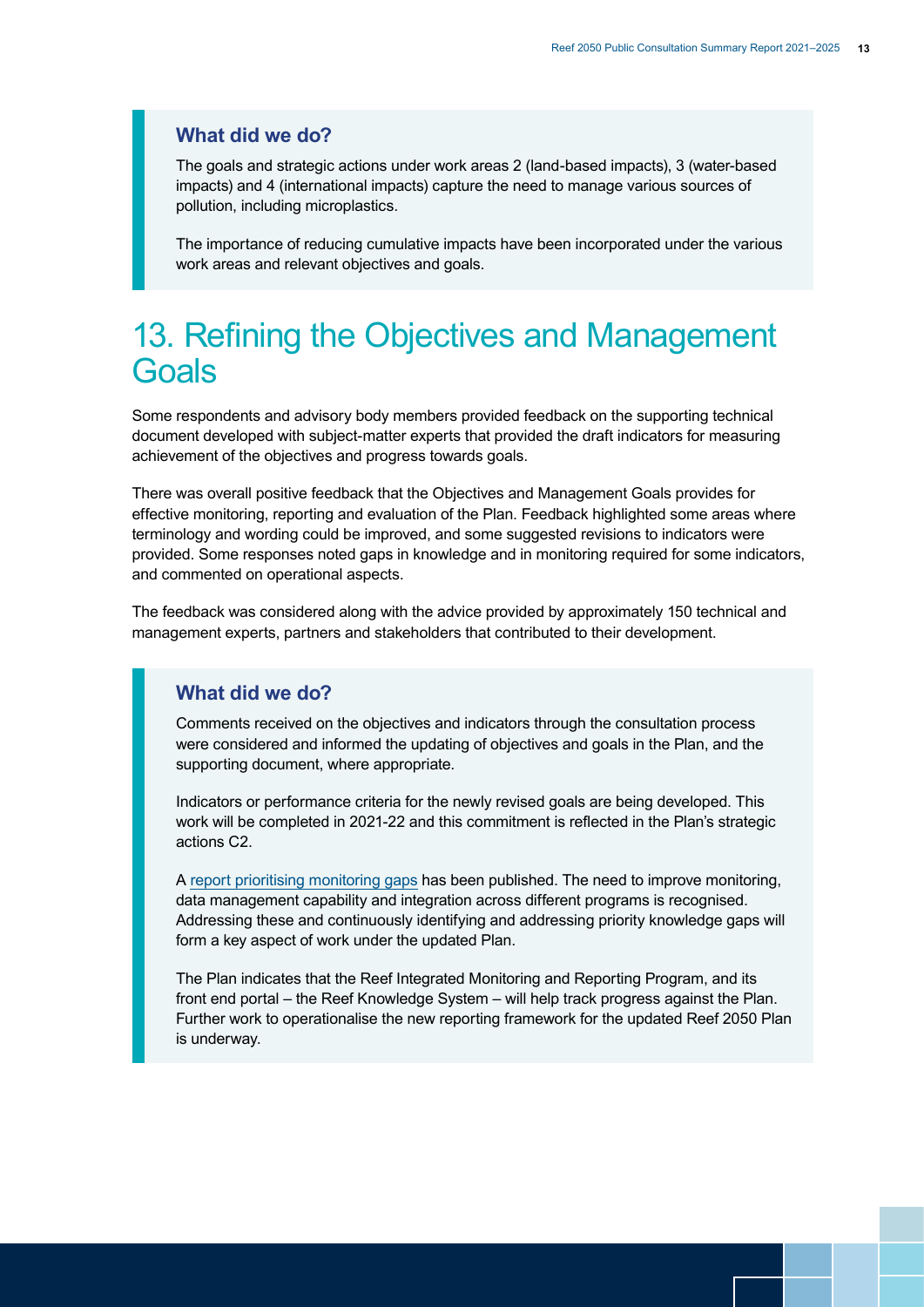# <span id="page-17-0"></span>**Attachments**

## Have Your Say Survey

- 1. Name (optional)
- 2. Email address (optional)
- 3. Organisation (if applicable)
- 4. Please select the categories that describe you best
- 5. Are you a Reef Traditional Owner?
- 6. What state or territory do you live in?

7. Do the new vision and outcome provide a good description of a future you want for the Reef?

8. Do you have any additional comments on the vision or outcome?

9. Do you have any comments on the outcomes framework section (pages 17-22)?

10. Under the proposed priority work areas, are there major policies and programs or strategic actions that we have missed and that you suggest be included?

11. Under the proposed cross-cutting enablers, are there major policies and programs or strategic actions that we have missed and that you suggest be included?

12. In addition to any suggestions provided under other questions, are there any strategic actions that you or your organisation will undertake that could be included in the Plan?

13. Does the context section (pages 6-9) provide a good explanation of the Reef, what its value is and what is threatening it?

14. Do you have any additional comments on the context section?

15. Is there anything in the Plan that is difficult to understand, that you would like to see explained more clearly?

16. Can you suggest any improvements to the proposed approach?

17. Do you have any other feedback on the Plan?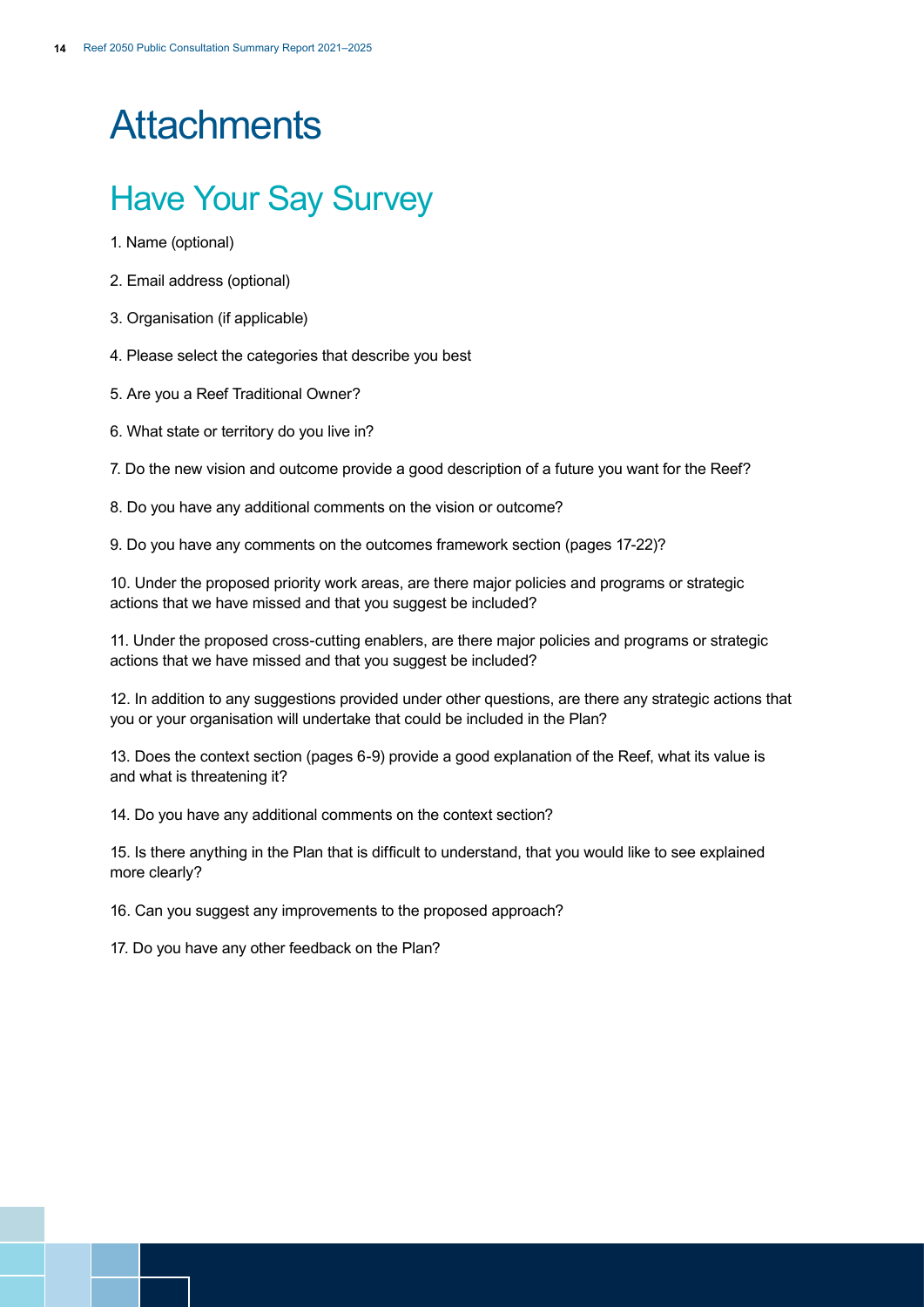